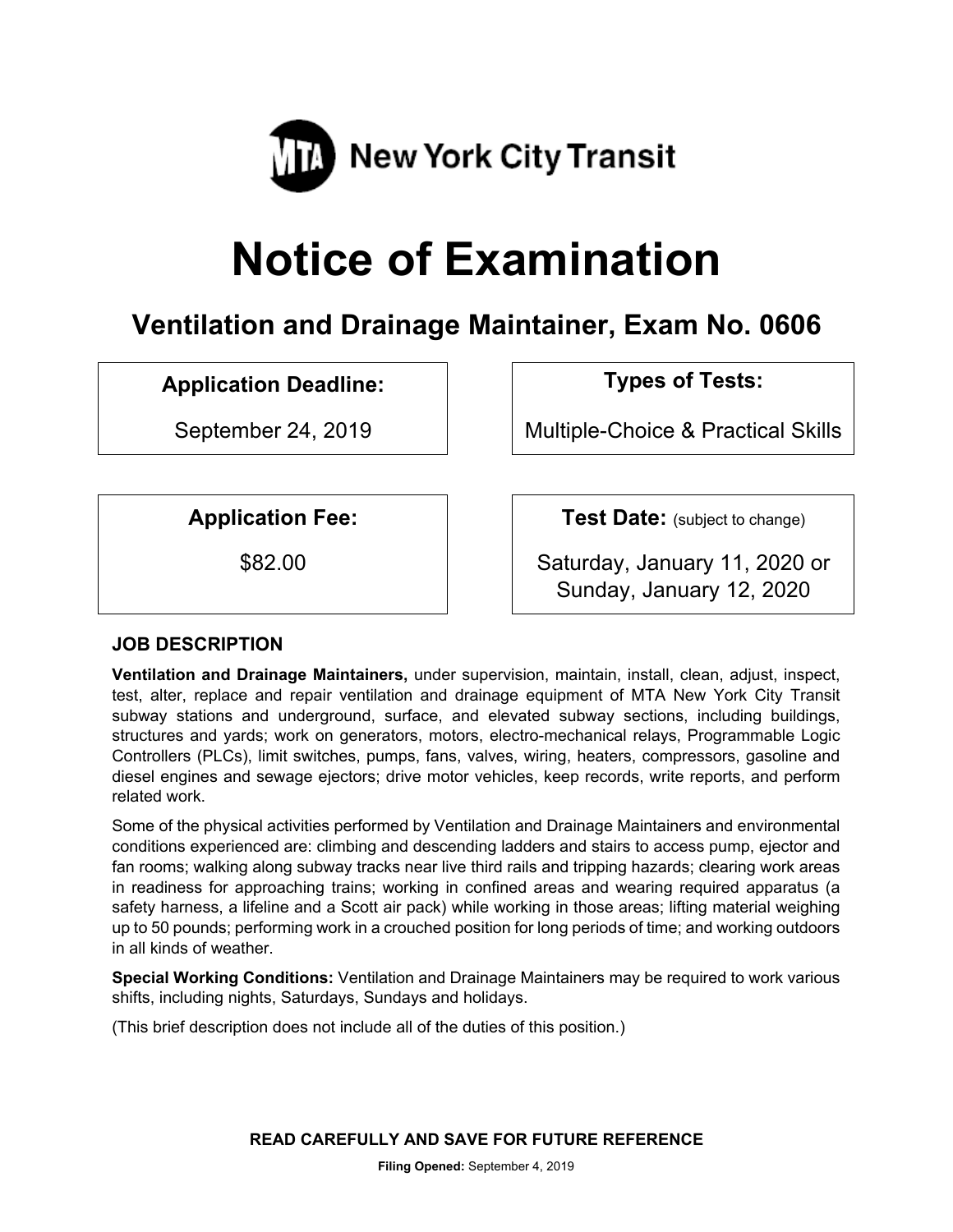# **SALARY AND BENEFITS**

The current minimum salary for Ventilation and Drainage Maintainer is \$30.81 per hour for a 40-hour work week increasing to \$36.24 in the sixth year of service.These rates are subject to change. The benefits of this position include, but are not limited to, night and weekend salary differentials, paid holidays, vacation and sick leave, a comprehensive medical plan and a pension plan.

# **HOW TO QUALIFY**

**Education and Experience Requirements:** By the **last day of the Application Period,** you must meet the following requirements in "1", "2" or "3" below:

- 1. Successful completion of a four-year, full-time apprenticeship in the construction, repair and maintenance of pumps, fans, compressors and/or related electro-mechanical systems and equipment recognized by the New York State Department of Labor, the U.S. Department of Labor; or any apprenticeship council that is recognized by the U.S. Department of Labor; or
- 2. Three years of full-time satisfactory experience at the journey level (i.e., fully-trained, knowledgeable, proficient and competent *mechanic*) in the installation, repair, and maintenance of heavy duty electromechanical equipment, such as pumps, fans, motors, compressors, sewage ejectors and/or related electromechanical equipment; or
- 3. Two years of full-time satisfactory experience at the journey level as described in paragraph "2" above, plus completion of one of the following listed below **before obtaining your journey-level experience**:
	- a. Two years of full-time satisfactory experience performing work described above in "2" as a mechanic's helper, apprentice or trainee; or
	- b. Graduation from a recognized trade school or technical school, with a major course of study in electromechanical, electrical or electronic technology, or a closely related field totaling 600 hours; or
	- c. Graduation from a vocational high school, with a major course of study in electro-mechanical, electrical or electronic technology, or a closely related field; or
	- d. An associate degree or a higher-level degree, from an accredited college or university with a major course of study in electro-mechanical, electrical or electronic technology, or a closely related field.

If you have qualifying part-time experience, it will be credited on a prorated basis.

The vocational high school, technical school, or trade school must be approved by a State's Department of Education or a recognized accrediting organization. The college or university must be accredited by regional, national, professional or specialized agencies recognized as accrediting bodies by the U.S. Secretary of Education, and by the Council of Higher Education Accreditation (CHEA).

You are responsible for determining whether you meet the qualification requirements for this examination prior to submitting the *Application*. You may be given the tests and/or assessments before we determine if you meet the qualification requirements. If you are marked "Not Qualified," your *Application* fee will **not** be refunded and you will **not** receive a score.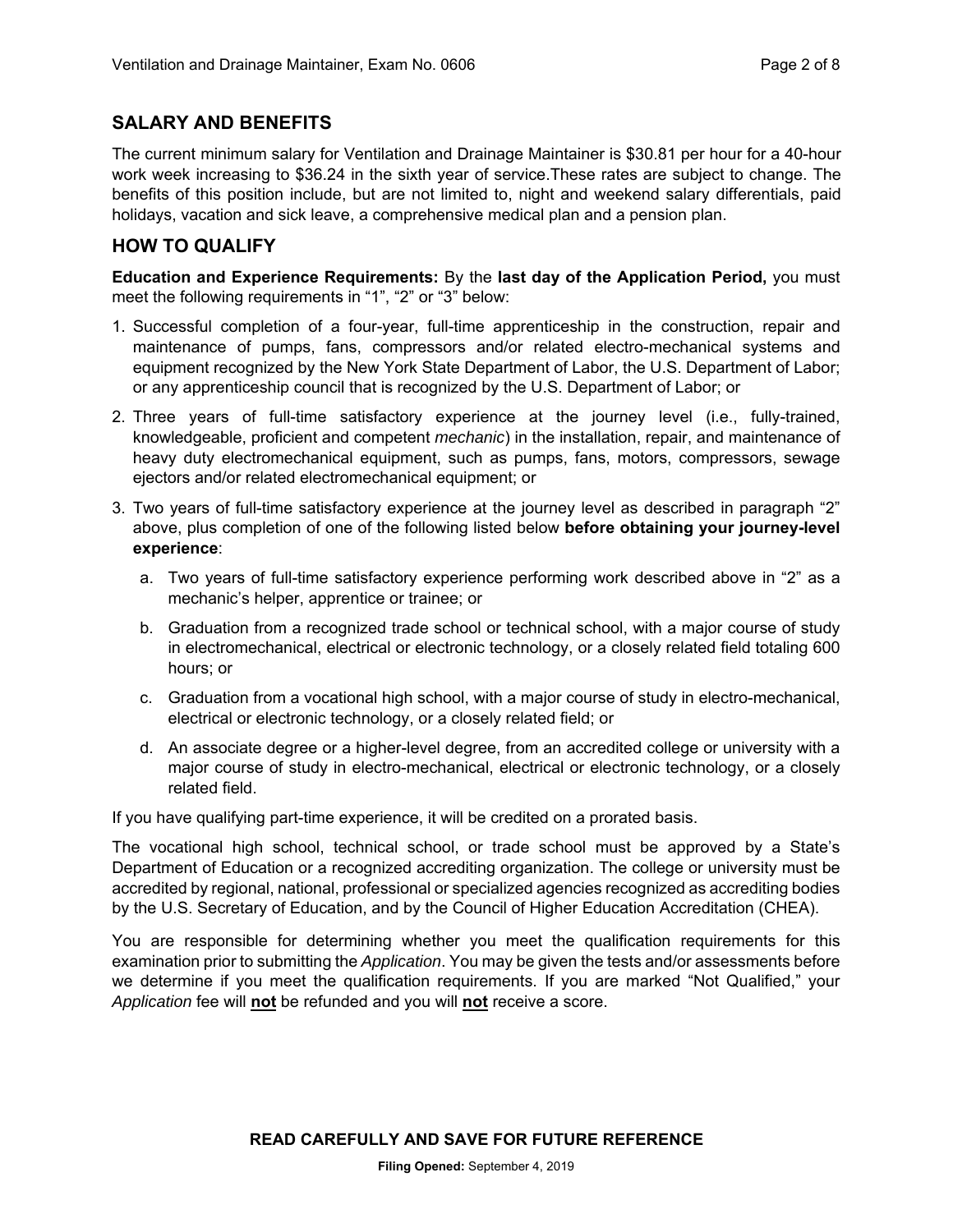# **REQUIREMENTS TO BE APPOINTED**

**Driver License Requirement:** At the time of appointment you must have:

- 1. A Class B Commercial Driver License (CDL) valid in the State of New York with an endorsement for hazardous materials and no disqualifying restrictions that would preclude the performance of this title; or
- 2. A Motor Vehicle Driver License valid in the State of New York and a Learner Permit for a Class B CDL valid in the State of New York with an endorsement for hazardous materials and no disqualifying restrictions.

If you qualify under "2" above, your appointment will be subject to the receipt of the Class B CDL valid in the State of New York, with an endorsement for hazardous materials and no disqualifying restrictions within six months of appointment. The CDL, as described, must be maintained for the duration of your employment in the title. If you have serious moving violations, a license suspension or an accident record, you may be disqualified.

The Class B Commercial Driver License (CDL) with an endorsement for hazardous materials and no disqualifying restrictions must be maintained for the duration of your employment in the title. Such license and/or Learner Permit must not include any restrictions which would preclude the performance of Ventilation and Drainage Maintainer work.

**Commercial Motor Vehicle Driving Experience in the Military or New York National Guard**: If you are an active member or former member (discharged in the past year) of the military or New York National Guard and have experience driving a Commercial Motor Vehicle in the military or New York National Guard, you may be eligible for a waiver of the New York State commercial driving skills test through the New York State Department of Motor Vehicles. If you believe that you may be eligible for this waiver, you must apply for the waiver through the New York State Department of Motor Vehicles.

**Medical Requirement:** Medical guidelines have been established for the position of Ventilation and Drainage Maintainer. You will be examined to determine whether you can perform the essential functions of the position. Where appropriate, a reasonable accommodation will be provided for a person with a disability to enable him or her to perform the essential functions of the job.

**Drug Screening Requirement:** You must pass a drug screening in order to be appointed, and if appointed, you will be subject to random drug and alcohol tests for the duration of your employment. Additionally, if you have tested positive on a drug or alcohol test or had a refusal to test during preemployment or while employed by a Federal DOT-regulated employer during the applicable period, you must have completed the Substance Abuse Professional (SAP) evaluation, referral and education/treatment process required by federal law in order to be appointed to this safety-sensitive position.

**Residency:** New York City residency is not required for this position.

**English Requirement:** You must be able to understand and be understood in English.

**Proof of Identity:** Under the Immigration Reform and Control Act of 1986, you must be able to prove your identity and your right to obtain employment in the United States prior to employment with MTA New York City Transit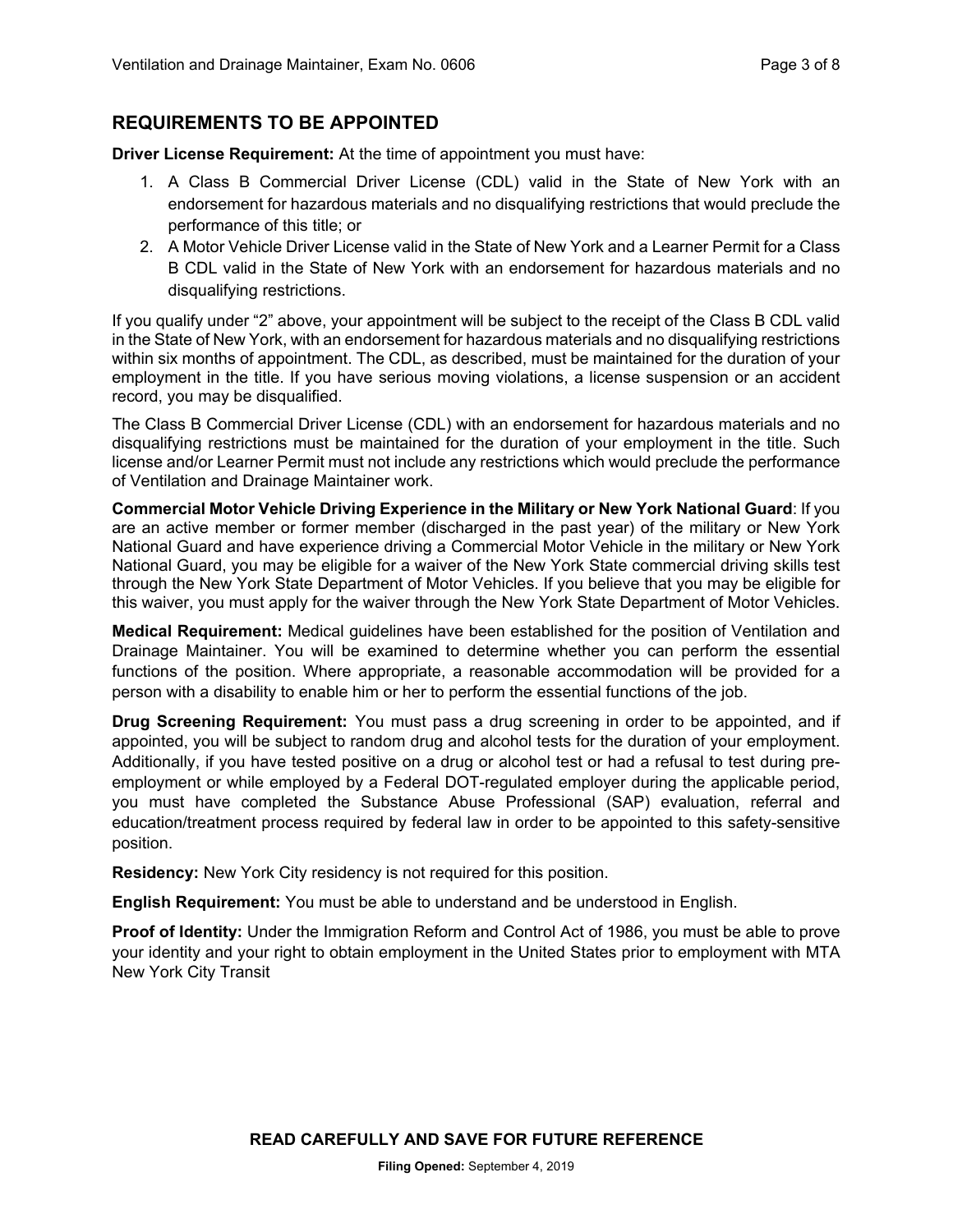# **HOW TO OBTAIN AN APPLICATION**

During the application period, the application and other required forms for this examination will be attached to this Notice of Examination. Additional copies may be obtained during the application period at http://mta.info/nyct/hr/appexam.htm, or you may obtain a printed copy in person at the MTA Exam Information Center, as indicated below.

**MTA Exam Information Center:** Open Monday through Friday, from 9 AM to 3 PM, in the lobby at 180 Livingston Street, Brooklyn, New York. Directions: take the A, C, F or R trains to the Jay Street-Metro Tech Station, or the 2, 3, or the G train to the Hoyt Street Station.

## **REQUIRED FORMS**

- 1. **Application:** Make sure that you follow all instructions included with your *Application*, including payment of fee. Save a copy of the instructions for future reference.
- 2. **Education and Experience Test Paper:** Write your social security number in the box at the top of the cover page, and the examination title and number in the box provided. This form must be filled out completely and in detail for you to receive your proper rating. Keep a copy of your completed Education and Experience Test Paper for your records.
- 3. **Foreign Education Fact Sheet (required only if you need credit for your foreign education for this examination):** If you were educated outside the United States, you must have your foreign education evaluated to determine its equivalence to education obtained in the United States. The services that are approved to make this evaluation, as well as instructions on how to submit this evaluation are listed in the *Foreign Education Fact Sheet* included with your application packet. When you contact the evaluation service, ask for a "document-by-document" (general) evaluation of your foreign education. Your foreign education evaluation **must** be submitted directly to NYC Transit's Examinations Unit by the service completing the evaluation. Foreign education evaluations received directly from applicants will **not** be accepted. You can also access the *Foreign Education Fact Sheet* on our website at http://web.mta.info/nyct/hr/forms\_instructions.htm.

**Note:** If you have earned a higher-level degree in the United States that supersedes the level of education required to meet the qualification requirements, you do not need to submit a foreign education evaluation. However, you must indicate that you have completed the higherlevel degree in the United States; proof of acceptance into an academic program or school is not sufficient to determine satisfactory equivalency.

# **HOW TO SUBMIT AN APPLICATION AND PAY THE APPLICATION FEE**

If you believe you meet the requirements in the "How to Qualify" section, you **must** apply by mail. MTA New York City Transit will **not** accept *Applications* in person.

#### **Applications by Mail must:**

- 1. Include all of the required forms, as indicated in the "Required Forms" section above.
- 2. Be postmarked by the last day of the application period
- 3. Be mailed to the address in the "Correspondence" section of this notice.
- 4. Include the appropriate fee in the form of a money order.

(Continued)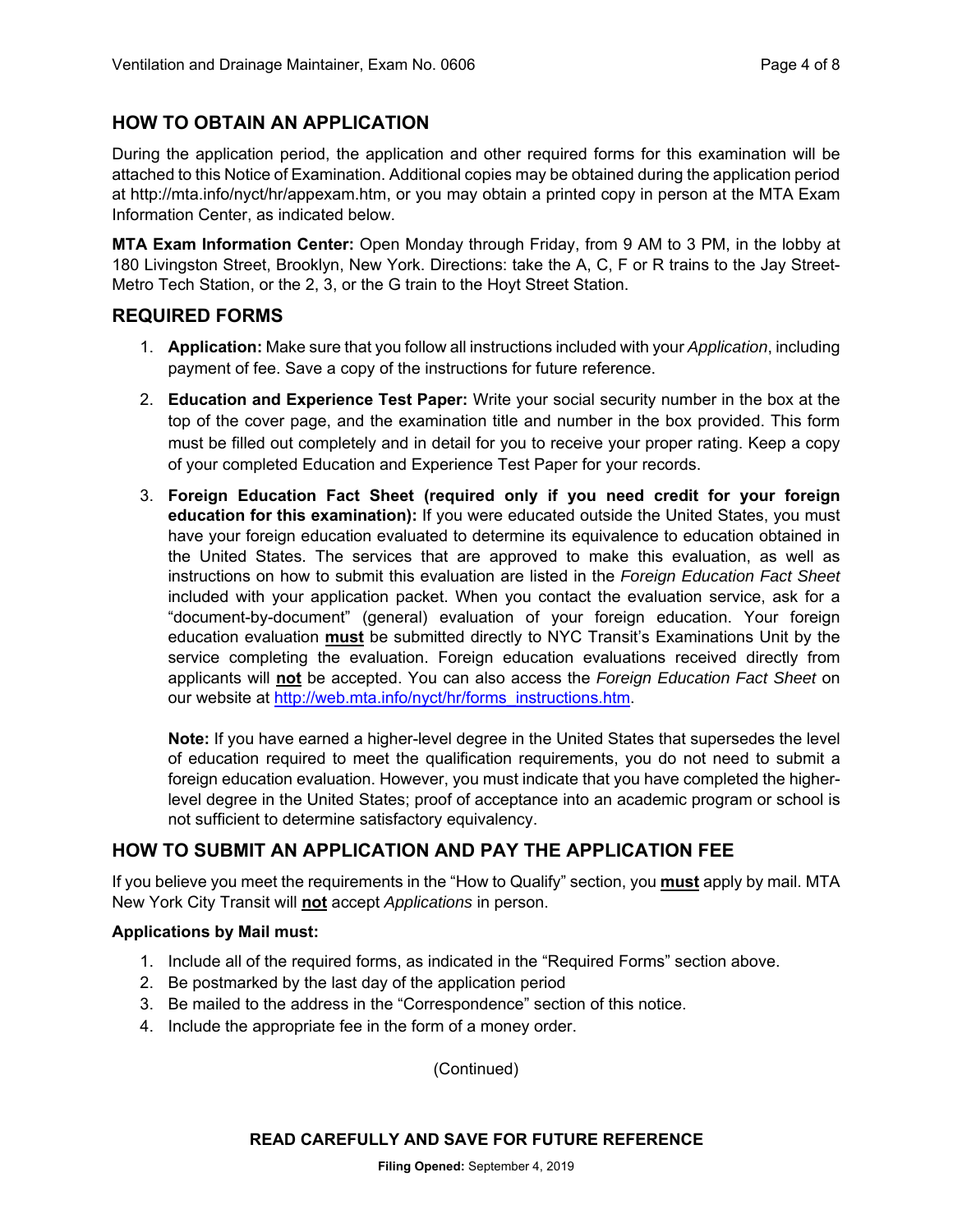# **HOW TO SUBMIT AN APPLICATION AND PAY THE APPLICATION FEE** (Continued)

#### **The Money Order (Postal Money Order Preferred) must:**

- 1. Be made payable to MTA New York City Transit.
- 2. Be valid for one year.
- 3. Have the following information written on it: your name, home address, the last four digits of your social security number, the exam title and exam number.

Save your money order receipt for future reference and proof of filing an *Application*.

#### **Cash and personal checks will not be accepted**.

**Application Fee:** This fee is generally non-refundable. Under special circumstances, you may be entitled to a refund. You should refer to the Department of Citywide Administrative Services (DCAS) General Exam Regulations to determine if you are entitled to a refund prior to requesting one. You can refer to the bottom of the last page of this Notice of Examination for instructions on how to obtain a copy of the DCAS General Exam Regulations.

# **HOW TO SUBMIT AN APPLICATION WHEN REQUESTING A FEE WAIVER**

Applicants who wish to request a fee waiver must obtain an *Application* in person at the MTA Exam Information Center as indicated above and must submit the *Application* and required forms by mail to the address in the "Correspondence" section below **by the last day of the application period**.

MTA New York City Transit will not accept *Applications* in person. Additional information on how to request an application fee waiver is available with the *Application.*

#### **ADMISSION LETTER**

An *Admission Letter* will be mailed to you about 10 days before the first date of the multiple-choice test. If you do not receive an *Admission Letter* at least 4 days before this date, you may obtain a duplicate letter at the MTA Exam Information Center (as indicated above). A paper copy of the *Admission Letter* is your ticket for admission to the test.

Applicants **must** keep their mailing address **up to date**. Please refer to the Correspondence section below for instructions on how to update your address and other contact information.

# **THE TEST**

You will be given a qualifying multiple-choice test and a competitive practical skills test. A score of at least 70% is required to pass the qualifying multiple-choice test and the competitive practical skills test. Only those who meet the qualifying education and experience requirements and pass the qualifying multiple-choice test will be scheduled to take the competitive practical skills test. Your score on the competitive practical skills test will be used to determine your place on the eligible list. You may be given the test before we check your eligibility.

You will be scheduled to take the multiple-choice test on one of the dates listed in the above "Test Date" box. You will be randomly assigned to a test date and location, and you cannot request that your scheduled test date or location be changed, unless you meet the conditions in the "Special Arrangements" section below.

(Continued)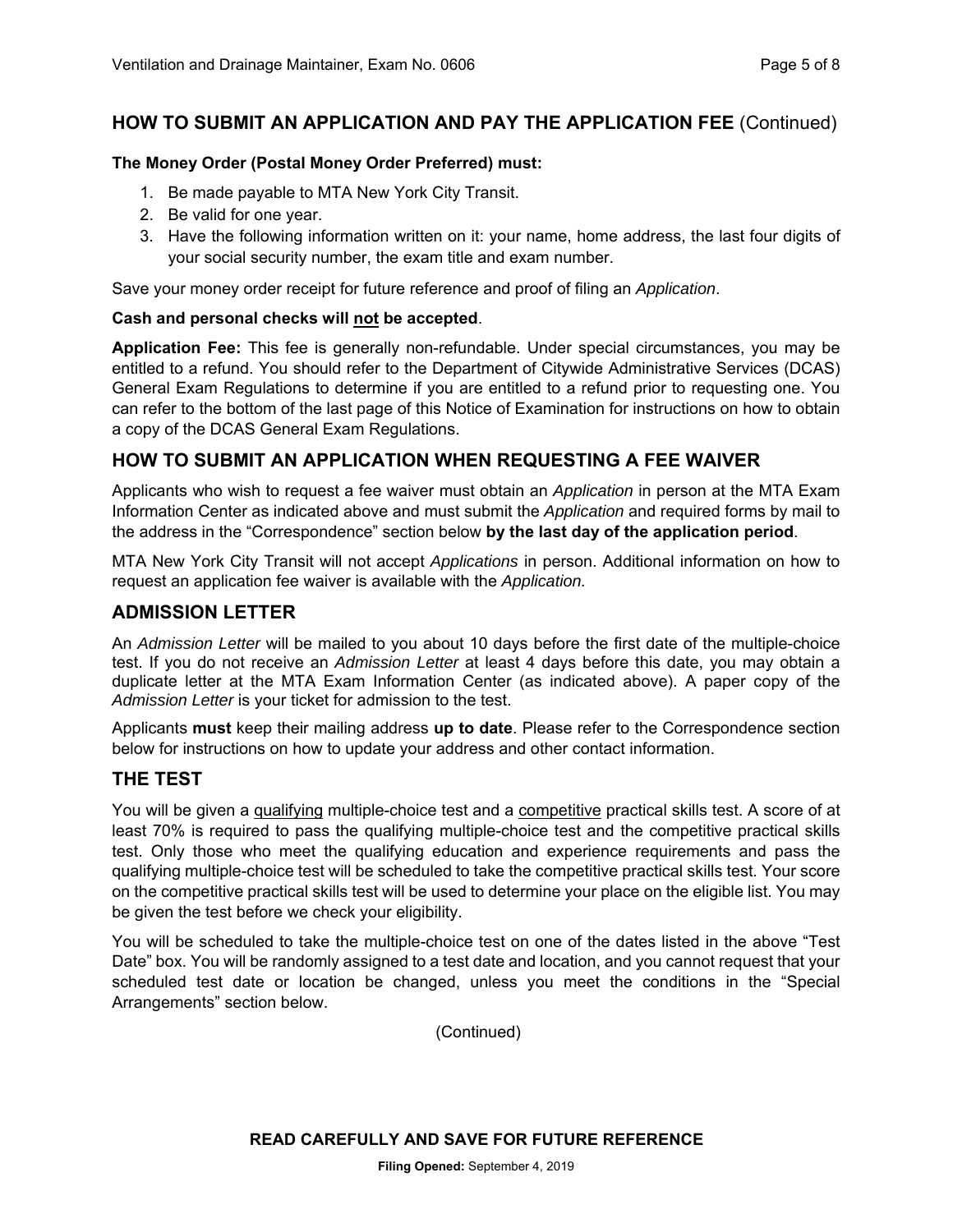# **THE TEST** (Continued)

Veterans' or Disabled Veterans' Credit will be granted only to eligible passing candidates who request that they be applied. Veterans' or Disabled Veterans' Credit should be requested at the time of application, but **must** be requested before the date the eligible list is established. Claims for Veterans' or Disabled Veterans' Credit cannot be made once the eligible list is established.

The qualifying multiple-choice test may include questions on basic electrical theory; electrical, mechanical, pneumatic and hydraulic devices and components related to the ventilation and drainage trade; proper selection and use of tools, instruments and materials; safe, proper and efficient work practices; reading and interpreting blueprints and drawings; performing job-related calculations; keeping records and other related areas.

The competitive practical skills test may include tasks related to the installation, testing, maintenance, and repair of electrical, electronic, mechanical, and electromechanical components and systems related to the ventilation and drainage trade, including the selection and use of appropriate tools, materials, and measuring devices; related mechanical work; reading and interpreting technical drawings; shop math; safe work practices and procedures; and other related areas.

## **TEST ADMINISTRATION GUIDELINES**

**Warning:** You are not permitted to enter the test site with cellular phones, smart watches, beepers, pagers, cameras, portable media players, or other electronic devices. Calculators are permitted; however, they must be hand-held, battery or solar-powered, numeric only. Calculators with functions other than addition, subtraction, multiplication and division are prohibited. Electronic devices with an alphabetic keyboard, word processing, or data recording capabilities, such as planners, organizers, etc., are prohibited. If you use any of these devices in the building at any time before, during, or after the test, you may **not** receive your test results, your test score may be nullified, and your application fee will **not** be refunded.

You may not have any other person, including children, present with you while you are being processed for or taking the test, and no one may wait for you inside of the test site while you are taking the test.

**Required Identification: You are required to bring one (1) form of valid (non-expired) signature and photo bearing identification to the test site**. The name that was used to apply for the exam must match the first and last name on the photo ID. A list of acceptable identification documents is provided below**. If you do not have an acceptable ID, you may be denied testing.** Acceptable forms of identification (bring one) are as follows: State issued driver license, State issued identification card, US Government issued Passport, US Government issued Military Identification Card, US Government issued Alien Registration Card, Employer Identification Card with photo, IDNYC, or Student Identification Card with photo.

**Leaving:** You must leave the test site once you finish the test. If you leave the test site after being fingerprinted but before finishing the test, you will not be permitted to re-enter. If you disregard this instruction and re-enter the test site, you may not receive your test results, your test score may be nullified, and your application fee will not be refunded.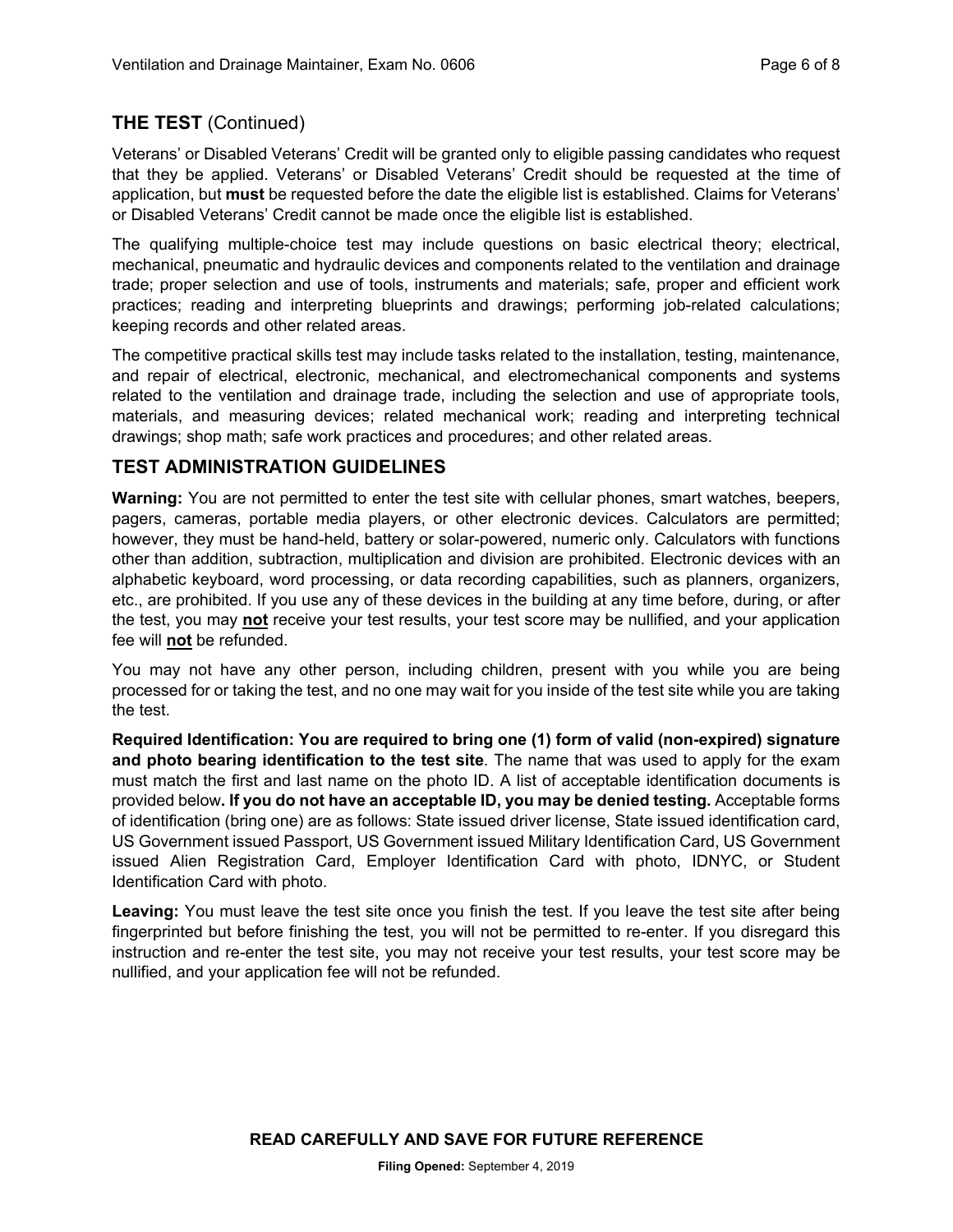# **THE TEST RESULTS**

If you meet the qualifying education and experience requirements and pass the qualifying multiplechoice test and the competitive practical skills test, your name will be placed in final score order on an eligible list and you will be given a list number. You will be notified by mail of your test results. You will be considered for appointment when your name is reached on the eligible list.

# **ADDITIONAL INFORMATION**

**Promotion Examination:** A promotion examination for this title is being held for eligible MTA New York City Transit employees. The names appearing on the promotion list will be considered first in filling vacancies.

# **SPECIAL ARRANGEMENTS**

**Special Test Accommodations:** If you plan to request special testing accommodations due to disability or an alternate test date due to your religious belief, follow the instructions included with your *Application* and mail your request to the address found in the "Correspondence" section below no later than 30 days prior to the first scheduled test date.

**Make-Up Test:** You may apply for a make-up test if you cannot take the tests on the scheduled date for any of the following reasons:

- 1. Compulsory attendance before a public body;
- 2. On-the-job injury or illness caused by municipal employment where you are an officer or employee of the City;
- 3. Absence from the test within one week after the death of a spouse, domestic partner, parent, sibling, child, or child of a domestic partner where you are an officer or employee of the City;
- 4. Absence due to ordered military duty;
- 5. A clear error for which MTA New York City Transit is responsible; or
- 6. A temporary disability, pregnancy-related, or child-birth related condition preventing you from taking the test.

To request a make-up test, mail your request with your documentation of special circumstances to the address found in the "Correspondence" section below within 60 days of your scheduled test date or make the request within 90 days after performing ordered military duty.

# **CORRESPONDENCE**

**Change of Contact Information:** It is critical that you keep your contact information (telephone number, mailing address and/or email address) current with MTA New York City Transit. You may miss important information about your exam(s) or consideration for appointment or promotion, including important information that may require a response by a specified deadline, if we do not have your correct contact information. To update your contact information, you must do one of the following:

- 1. Visit us at the MTA Exam Information Center;
- 2. Email us at examsunit@nyct.com, with the subject named 'Contact Info Update'; or
- 3. Mail us at the address below, with the words 'Contact Info Update' next to the exam title.

(Continued)